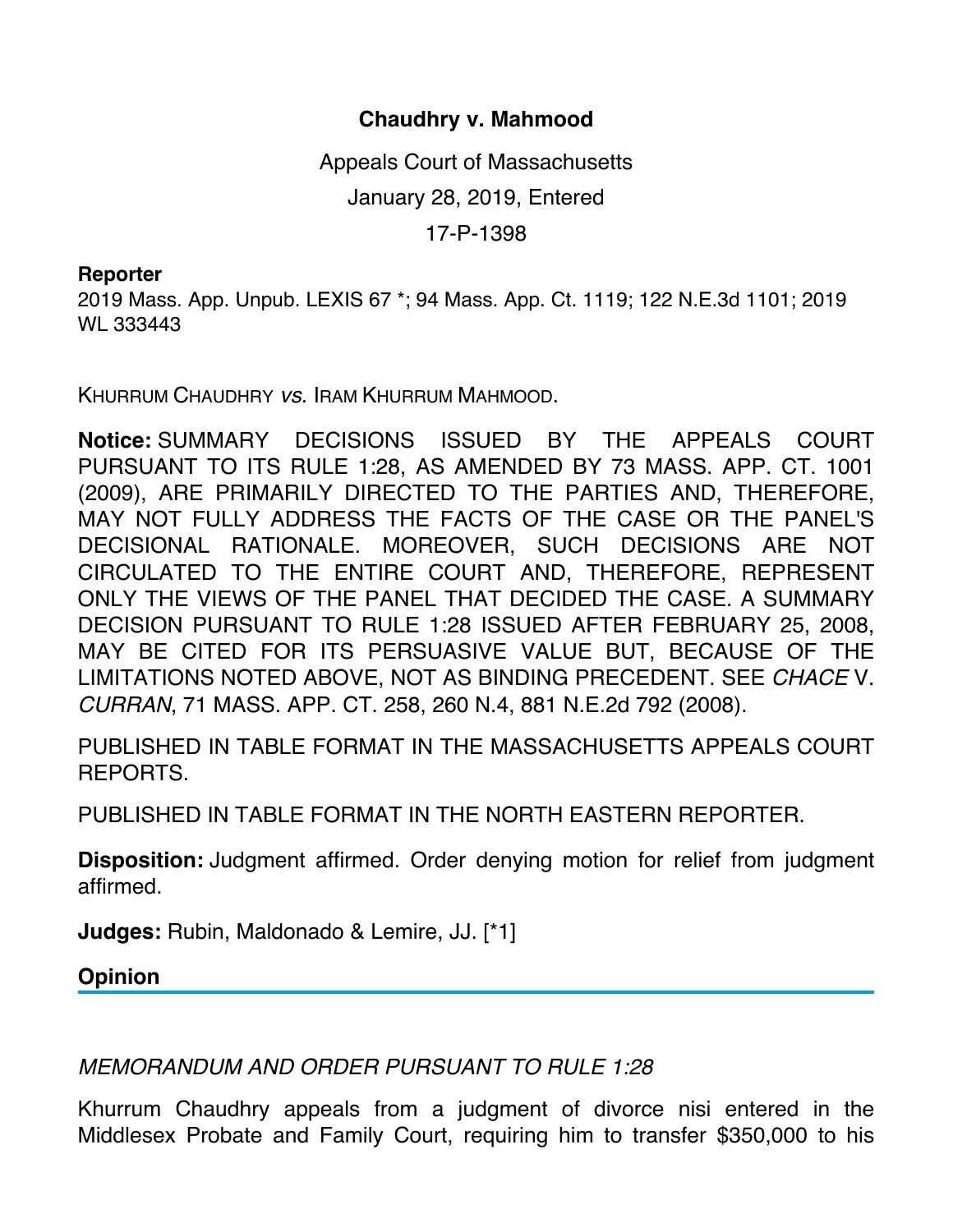former wife, Iram Mahmood, and from the order denying his Mass. R. Dom. Rel. P. 60 (b) motion for relief from judgment. We affirm.

*Background*. The parties were married in Pakistan in 2007. Chaudhry obtained a work visa in connection with his employment at KAYAK, and the parties moved to Massachusetts with their two children. During the marriage, Chaudhry was the sole wage earner, while Mahmood was principally responsible for the children's care. In 2014, Mahmood moved to Virginia with the children, while Chaudhry remained in Massachusetts.

In January of 2015, Chaudhry filed a complaint for divorce in the Probate and Family Court. The central disputed issue during the divorce proceedings was the value of the marital estate. On his first financial statement, Chaudhry reported bank assets in the amount of \$172,770. Mahmood, however, contended that Chaudhry was in possession of substantial additional marital assets which he had failed to disclose to the court. Following a two-day trial, a divorce judgment entered, [\*2] requiring the husband to transfer \$350,000 to Mahmood as an equitable division of the marital estate. The judge found that Chaudhry had concealed marital assets, as "\$1,715,257 in after tax marital assets were generated in 2013 and 2014," yet there was "no logical explanation" for their disappearance. The judge further found that Chaudhry had "voluntarily" left his job at KAYAK earning \$261,000 per year, and accepted a new position earning only \$120,000 per year. In ordering Chaudhry to transfer \$350,000 to Mahmood, the judge indicated that he was "mindful of the [h]usband's unfettered use of substantial funds which flowed into and through the marital partnership" and that it would be "inequitable" to leave the wife without "some level of financial stability" after the divorce. In response, Chaudhry filed a rule 60(b) motion for relief from judgment, which was denied. Chaudhry timely appealed from both the divorce judgment and the denial of his rule 60(b) motion.

*Discussion*. 1. *Standard of review*. Review of a judgment equitably dividing the marital estate in accordance with G. L. c. 208, § 34, requires a two-step analysis, considering (1) whether all relevant § 34 factors were weighed by the judge, and (2) "whether the reasons [\*3] for the judge's conclusions are 'apparent in his findings and rulings.'" *Adams* v. *Adams*, 459 Mass. 361, 371, 945 N.E.2d 844 (2011), quoting *Redding* v. *Redding*, 398 Mass. 102, 108, 495 N.E.2d 297 (1986). "The appropriate weighing and balancing of the . . . § 34 factors, and the resulting equitable division of the parties' marital property, is left to the judge's broad discretion[,] . . . [and] will not be reversed 'unless it is plainly wrong and excessive.'" *Salten* v. *Ackerman*, 64 Mass. App. Ct. 868, 873, 836 N.E.2d 323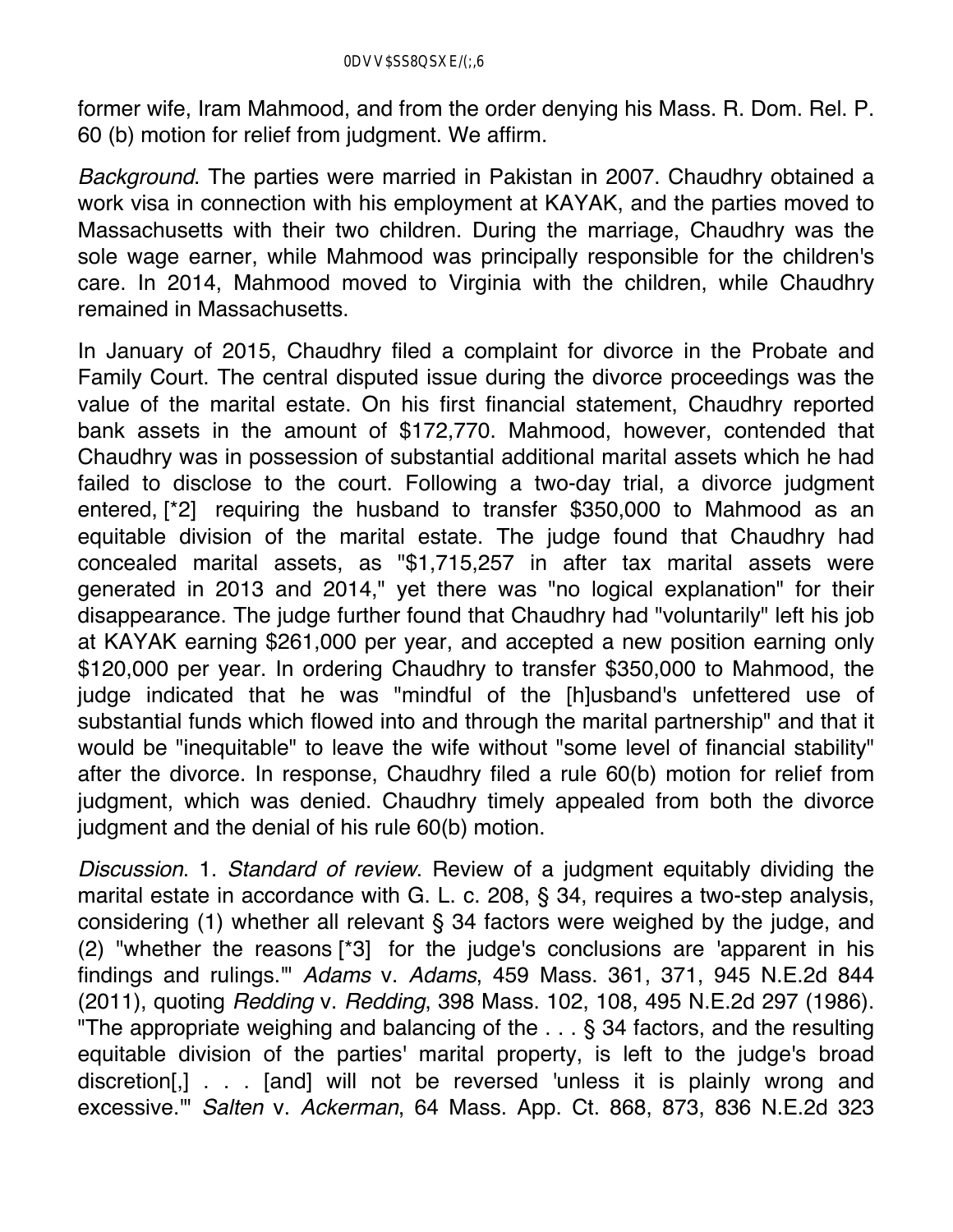(2005), quoting *Kittredge* v. *Kittredge*, 441 Mass. 28, 43-44, 803 N.E.2d 306 (2004). See G. L. c. 208, § 34.

2. *Analysis*. Chaudhry challenges the second step of the analysis under G. L. c. 208, § 34, and argues that the property award to Mahmood was plainly wrong and excessive. Although Chaudhry raises a number of alleged errors, they all center on mathematical and tax errors regarding the valuation of his income and stock options. Such errors are the kind that require the aid of expert testimony, however, Chaudhry failed to present an expert at trial to testify as to how his income and stock options should be valued and taxed. We conclude that without the benefit of such expert testimony here, "[t]he judge cannot be faulted for fashioning an equitable division based on the information submitted . . . [t]here was no abuse of discretion." *Feathler* v. *Feathler*, 33 Mass. App. Ct. 924, 925, 598 N.E.2d 671 (1992). See *Adams*, 459 Mass. at 389-390; *Williams* v. *Massa*, 431 Mass. 619, 629-630, 728 N.E.2d 932 (2000) ("In the absence of expert testimony on the subject, which would have been appropriate and undoubtedly helpful [\*4] to the judge, we cannot say that the judge's valuation of the real estate, which is apparently based on the husband's figures, is in error"). Further, if a party does not "request the judge to consider particular tax consequences and [does] not introduce reasonably instructive evidence bearing on those tax issues, the probate judge is not bound to grapple with the tax issues." *Fechtor* v. *Fechtor*, 26 Mass. App. Ct. 859, 866, 534 N.E.2d 1 (1989).

The trial judge's division of the marital estate did not require "mathematical precision,"1 *id.* at 861, and "the uncertainty of value of a party's interest does not necessarily require its exclusion from the marital estate." *Canisius* v. *Morgenstern*, 87 Mass. App. Ct. 759, 764, 35 N.E.3d 385 (2015). Without the aid of expert testimony, the trial judge adequately considered the requirements under G. L. c. 208, § 34, and reached a value that was proper. See *Bernier* v. *Bernier*, 449 Mass. 774, 785, 873 N.E.2d 216 (2007) (judge's valuation will stand unless clearly erroneous). The judge reasonably found that Chaudhry engaged in the hiding of marital assets and depleted his assets by intentionally lowering his income and spending down almost all of the marital assets. See *Grubert* v. *Grubert*, 20 Mass. App. Ct. 811, 822, 483 N.E.2d 100 (1985) (parties in a divorce proceeding have the obligation to provide adequate financial data and the "judge is entitled, barring special circumstances, to draw all reasonable inferences against a party who fails [\*5] to do so"). Based on this, the trial judge reached a value that was proper.

<sup>1</sup> The judgment reflects that the trial judge recognized that the division of marital assets could not be represented with "mathematical certainty."